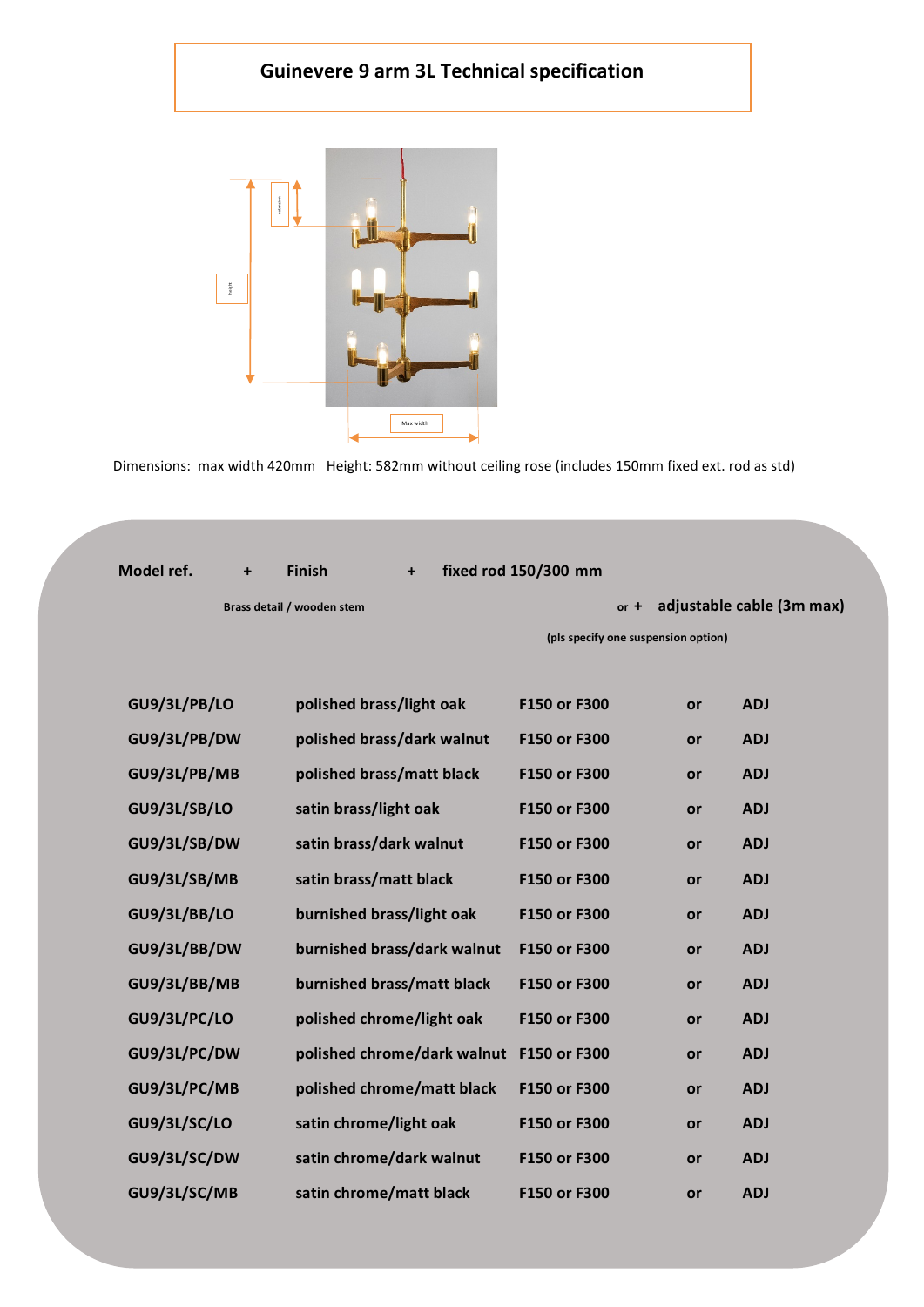## **Model ref. + Finish + fixed rod 150/300 mm**

**Brass detail / wooden stem and proportional control of the adjustable cable (3m max)** 

**(pls specify one suspension option)**

| GU9/3L/BC/LO | brushed copper/light oak   | F150 or F300 | or | <b>ADJ</b> |
|--------------|----------------------------|--------------|----|------------|
| GU9/3L/BC/DW | brushed copper/dark walnut | F150 or F300 | or | <b>ADJ</b> |
| GU9/3L/BC/MB | brushed copper/matt black  | F150 or F300 | or | <b>ADJ</b> |
| GU9/3L/RG/LO | rose gold 24K/light oak    | F150 or F300 | or | <b>ADJ</b> |
| GU9/3L/RG/DW | rose gold 24K/dark walnut  | F150 or F300 | or | <b>ADJ</b> |
| GU9/3L/RG/MB | rose gold 24K/matt black   | F150 or F300 | or | <b>ADJ</b> |

**Glass shade options : acid etched (AE) , clear (CG)**

*Example order for a Guinevere pendant ( 9 arm 3 tier) with satin chrome detail, light oak stem, , 300m fixed drop and clear glass shades is: GU9/3L/SC/LO/F300/CG*

extension drop can be a fixed 150mm or 300mm or adjustable up to 3m